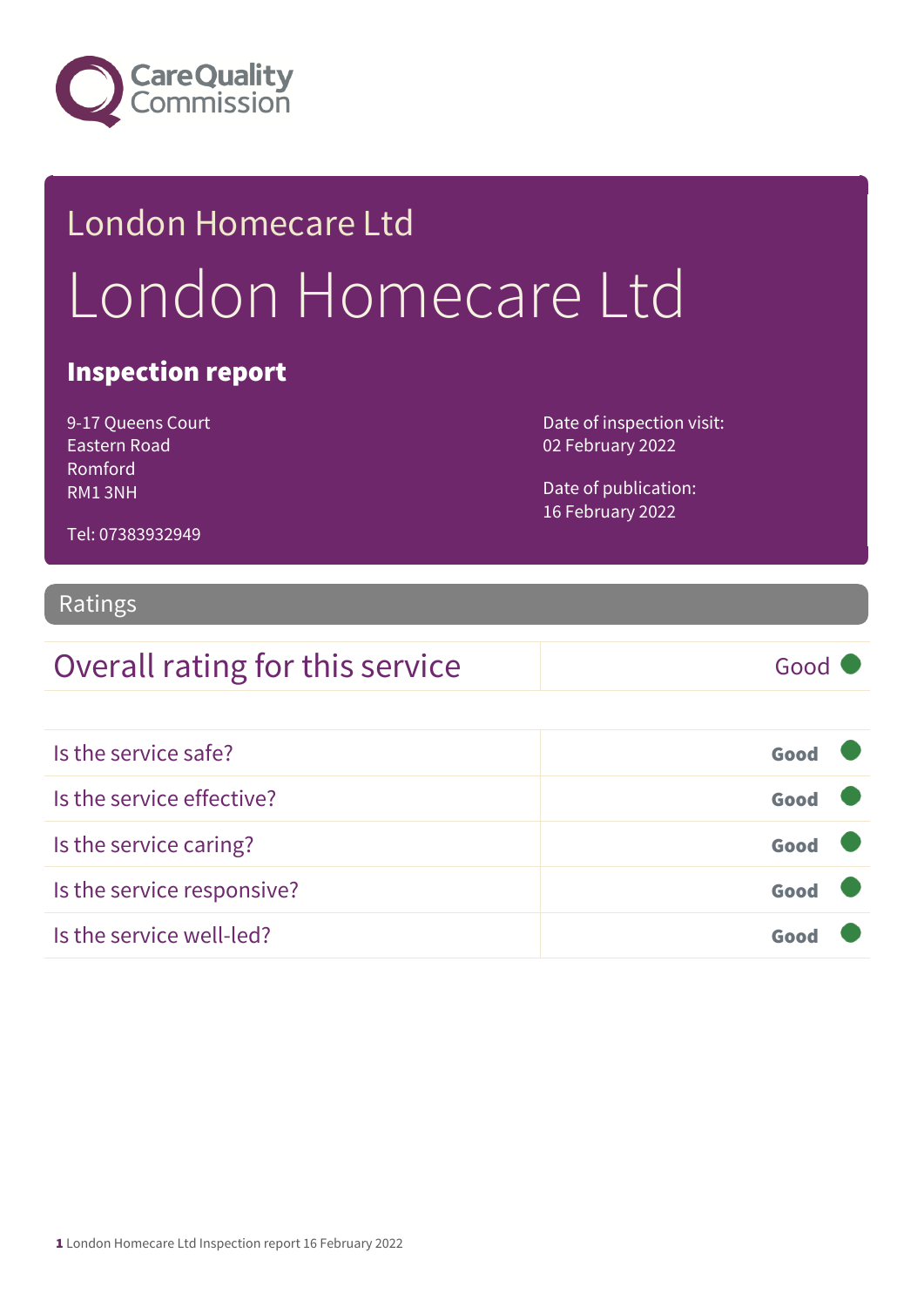### Summary of findings

### Overall summary

#### About the service

This service is a domiciliary care agency and is based in the London Borough of Havering. The service provides personal care to adults in their own homes. Not everyone who used the service received personal care. CQC only inspects where people receive personal care. This is help with tasks related to personal hygiene and eating. Where they do we also consider any wider social care provided.

At the time of our inspection, the service provided personal care to nine people, primarily older people.

#### People's experience of using this service

Risks were identified and were assessed to ensure people received safe care. Medicines were being managed safely. Pre-employment checks had been carried out to ensure staff were suitable to support people. People and relatives told us people felt safe when receiving support from staff and staff were aware of how to safeguard people from abuse. There were appropriate numbers of staff to support people when required. Systems were in place to prevent and minimise the spread of infections when supporting people. Systems were in place to learn from lessons following accident and incidents.

Staff had completed essential training to perform their roles effectively and felt supported in their roles. People were supported to have maximum choice and control of their lives and staff supported them in the least restrictive way possible and in their best interests; the policies and systems in the service supported this practice.

People received care from staff who were caring and had a good relationship with them. Staff respected people's privacy and dignity. People were encouraged to be independent and to carry out tasks without support.

People received person-centred care. Care plans had been reviewed regularly to ensure they were accurate. Systems were in place to manage complaints and people's communication needs were met.

Quality assurance systems were in place to identify shortfalls to ensure there was a culture of continuous improvement. Feedback was sought from people and staff and this was used to make improvements to the service.

For more details, please see the full report which is on the CQC website at www.cqc.org.uk

#### Rating at last inspection

The previous rating for this service was requires improvement (published 27 May 2020) and there were multiple breaches of regulation. We issued a warning notice for a breach of Regulation 17 (Good Governance). There were also requirement notices issued for Regulation 11 (Need for consent), Regulation 12 (Safe care and treatment) and Regulation 19 (Fit and proper persons) of the Health and Social Care Act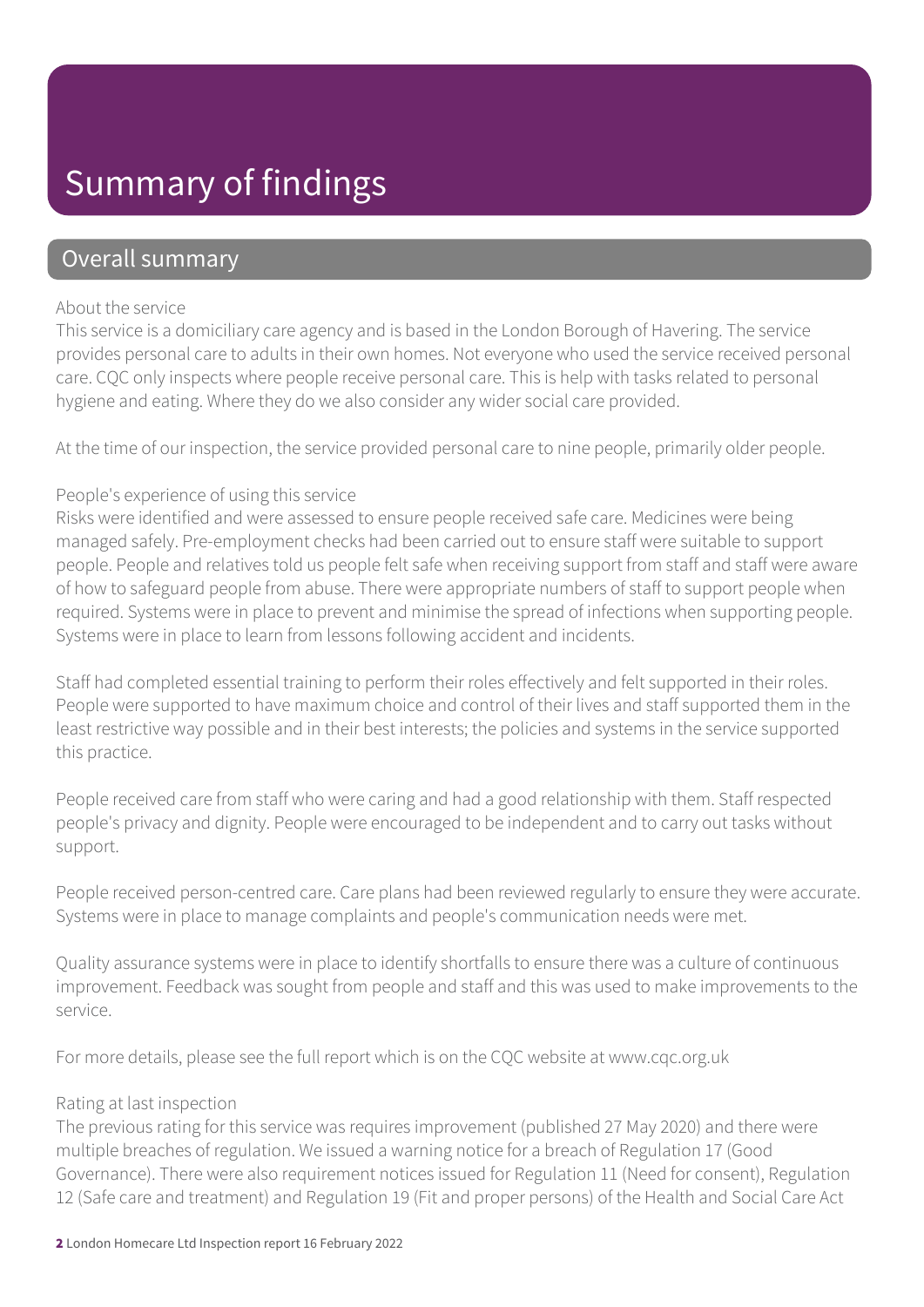2008 (Regulated Activities) Regulations 2014.

We carried out a targeted inspection on 22 September 2020 (published 15 October 2020) to check if the service was compliant with the warning notice we served for Regulation 17 (Good Governance). We found the service was compliant with the warning notice.

#### Why we inspected

This was a planned inspection based on the rating of the last inspection.

#### Follow up

We will continue to monitor information we receive about the service until we return to visit as per our reinspection programme. If we receive any concerning information we may inspect sooner.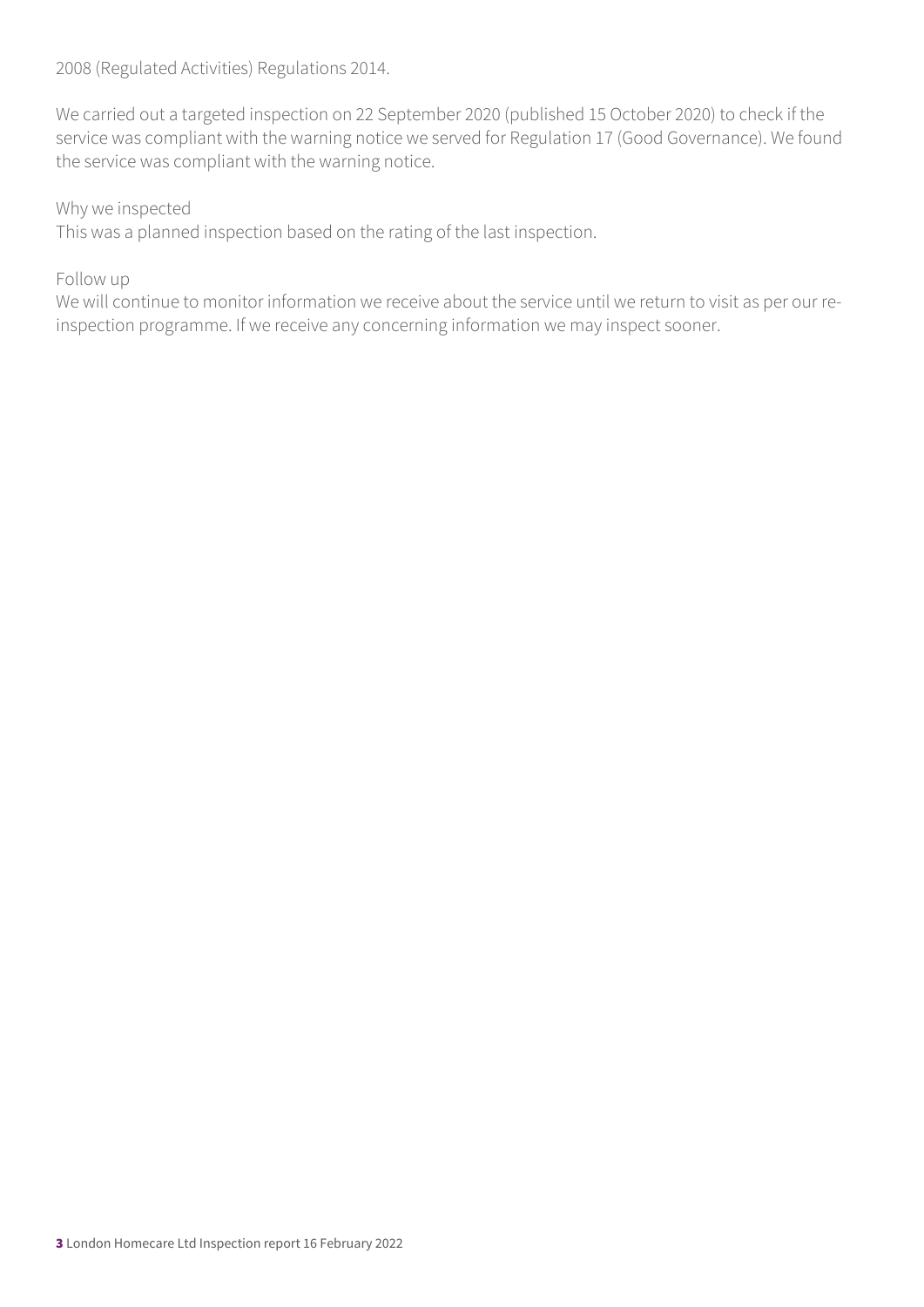### The five questions we ask about services and what we found

We always ask the following five questions of services.

| Is the service safe?                          | Good |
|-----------------------------------------------|------|
| The service was safe.                         |      |
| Details are in our safe findings below.       |      |
| Is the service effective?                     | Good |
| The service was effective.                    |      |
| Details are in our effective findings below.  |      |
| Is the service caring?                        | Good |
| The service was caring.                       |      |
| Details are in our caring findings below.     |      |
| Is the service responsive?                    | Good |
| The service was responsive.                   |      |
| Details are in our responsive findings below. |      |
| Is the service well-led?                      | Good |
| The service was well-led.                     |      |
| Details are in our well-led findings below.   |      |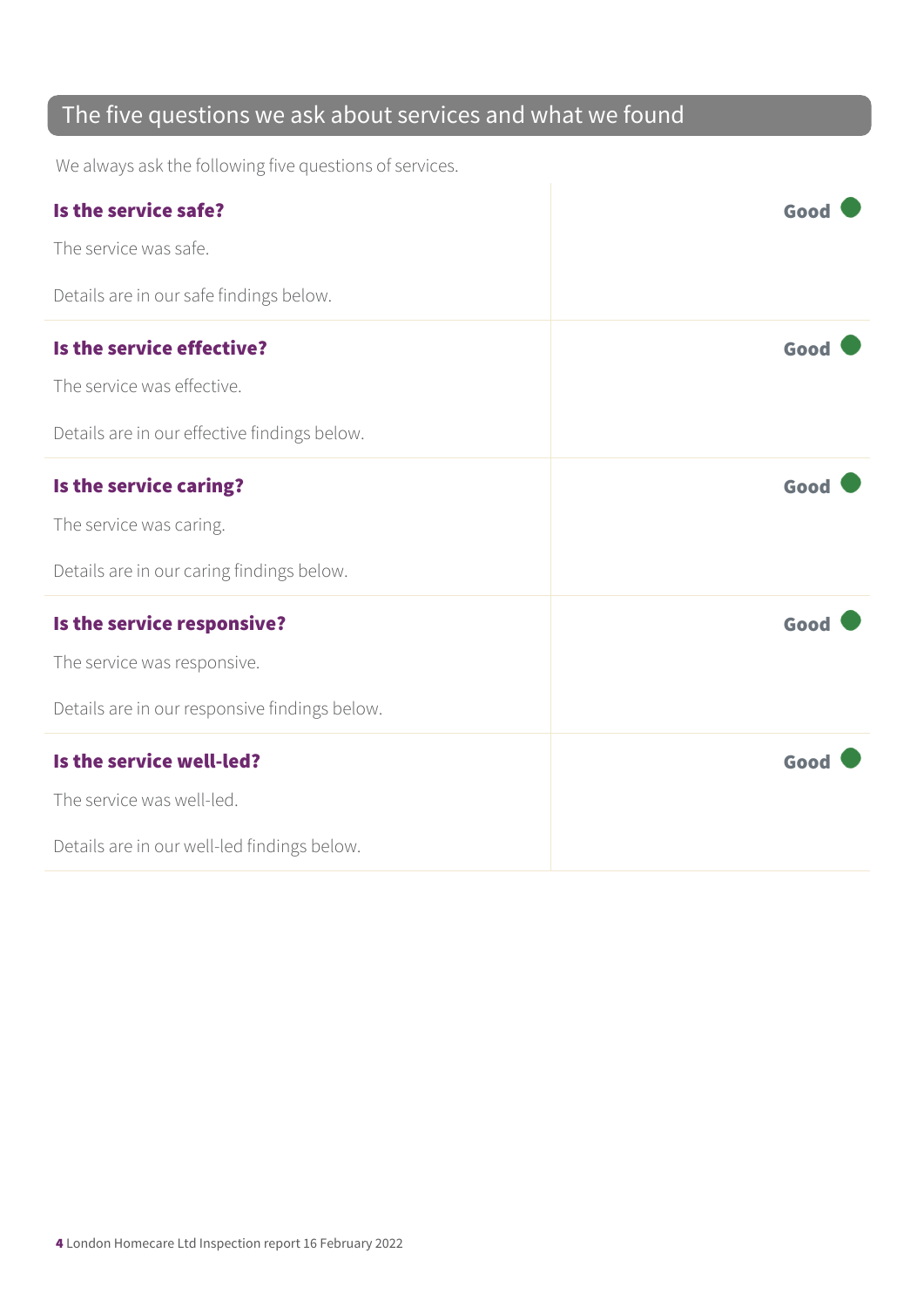

# London Homecare Ltd Detailed findings

### Background to this inspection

#### The inspection

We carried out this inspection under Section 60 of the Health and Social Care Act 2008 (the Act) as part of our regulatory functions. We checked whether the provider was meeting the legal requirements and regulations associated with the Act. We looked at the overall quality of the service and provided a rating for the service under the Care Act 2014.

#### Inspection team

The inspection was carried out by one inspector and an Expert by Experience. An Expert by Experience is a person who has personal experience of using or caring for someone who uses this type of care service.

#### Service and service type

This service is a domiciliary care agency. It provides personal care to people living in their own homes.

The service had a registered manager who was a director of the provider organisation. A registered manager is a person who has registered with the Care Quality Commission to manage the service. Like registered providers, they are 'registered persons'. Registered persons have legal responsibility for meeting the requirements in the Health and Social Care Act 2008 and associated Regulations about how the service is run.

#### Notice of inspection

We announced the inspection 24 hours prior to the inspection. This was because we wanted to make sure someone would be available to support us with the inspection.

#### What we did before the inspection

The provider was not asked to complete a provider information return prior to this inspection. This is information we require providers to send us to give some key information about the service, what the service does well and improvements they plan to make.

We reviewed the information we already held about the service. This included previous inspection reports and notifications. A notification is information about important events, which the provider is required to tell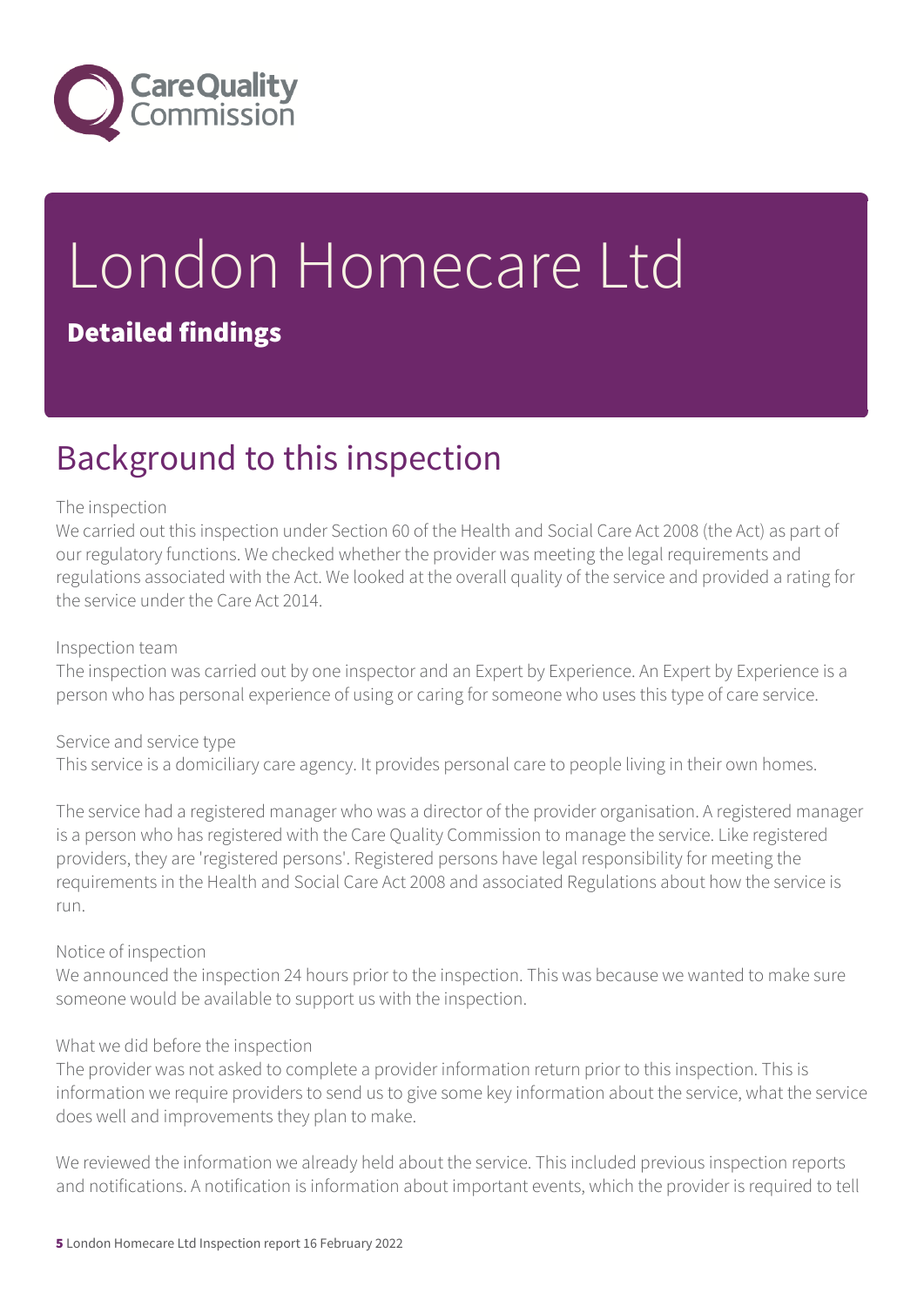us about by law. We used all of this information to plan our inspection.

#### During the inspection

We spoke with the registered manager. We reviewed documents and records that related to people's care and the management of the service. We reviewed four care plans, which included risk assessments and four staff files, which included supervision and training records. We looked at other documents such as daily notes and quality assurance records.

#### After the inspection

We continued to seek clarification from the provider to validate evidence we found such as policies. We spoke with two people, four relatives and two staff.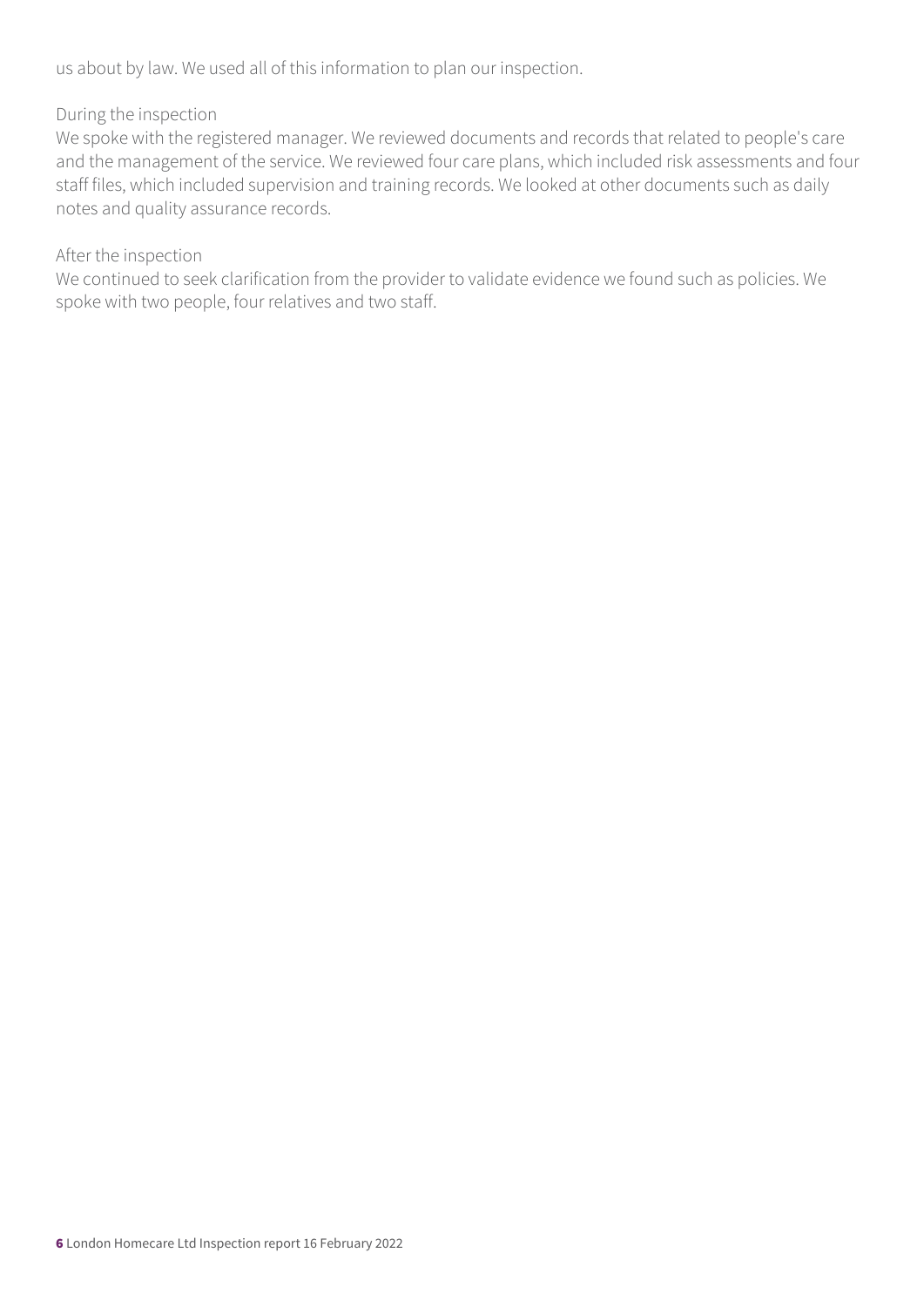### Is the service safe?

## Our findings

Safe – this means we looked for evidence that people were protected from abuse and avoidable harm.

At the last comprehensive inspection this key question was rated as requires improvement. At this inspection, this key question has improved to good. This meant people were safe and protected from avoidable harm.

Assessing risk, safety monitoring and management

At our last comprehensive inspection on 7 February 2020, the provider had failed to implement robust risk assessments to ensure people were supported in a safe way and medicines were not being managed safely. This was a breach of regulation 12 (Safe Care and Treatment) of the Health and Social Care Act 2008 (Regulated Activities) Regulations 2014. We carried out a targeted inspection on 22 September 2020. We found enough improvement had been made at this inspection and the provider was no longer in breach of regulation12.

We found improvements had been sustained at this inspection.

- Risks had been identified and risk assessments were in place to ensure people received safe care.
- Risk assessments included control measures to minimise risks. Examples included assessments on how to support people safely to minimise the risk of falls and skin complications. These assessments included what action staff should take to ensure people were safe. A person told us, "They [staff member] helps me. Anything I require they help me with. I try to things for myself but with my condition things could go wrong and I feel my carer could handle it."

● Risk assessments had also been completed on people's health conditions, which included looking out for the signs and symptoms of stroke, heart disease and what action to take. A person told us when we asked if staff knew about their health condition and how to support them, "Yes, that was specified in the care plan with the owner (registered manager), and I instructed them in what I want, and they sent my carer who knows exactly what I require." A relative commented, "Yes, [person] has advanced dementia, it isn't easy, but they can handle it, they are calm and reassure [person] and they are very thorough. I am pleased with them."

#### Using medicines safely

- Medicines were being managed safely.
- Medicine Administration Records (MARs) showed that medicines were administered as prescribed. A relative told us, "Yes, they always remember it (medicines) and give it on time."
- Medicines prescribed on a 'when required' basis were administered when required and protocols were in place to ensure this was administered safely.
- Staff had been trained in medicines management and spot checks were carried out regularly to check their competency with medicines. A staff member told us, "I support people with medicines, I have been trained on it and confident in managing it."

Staffing and recruitment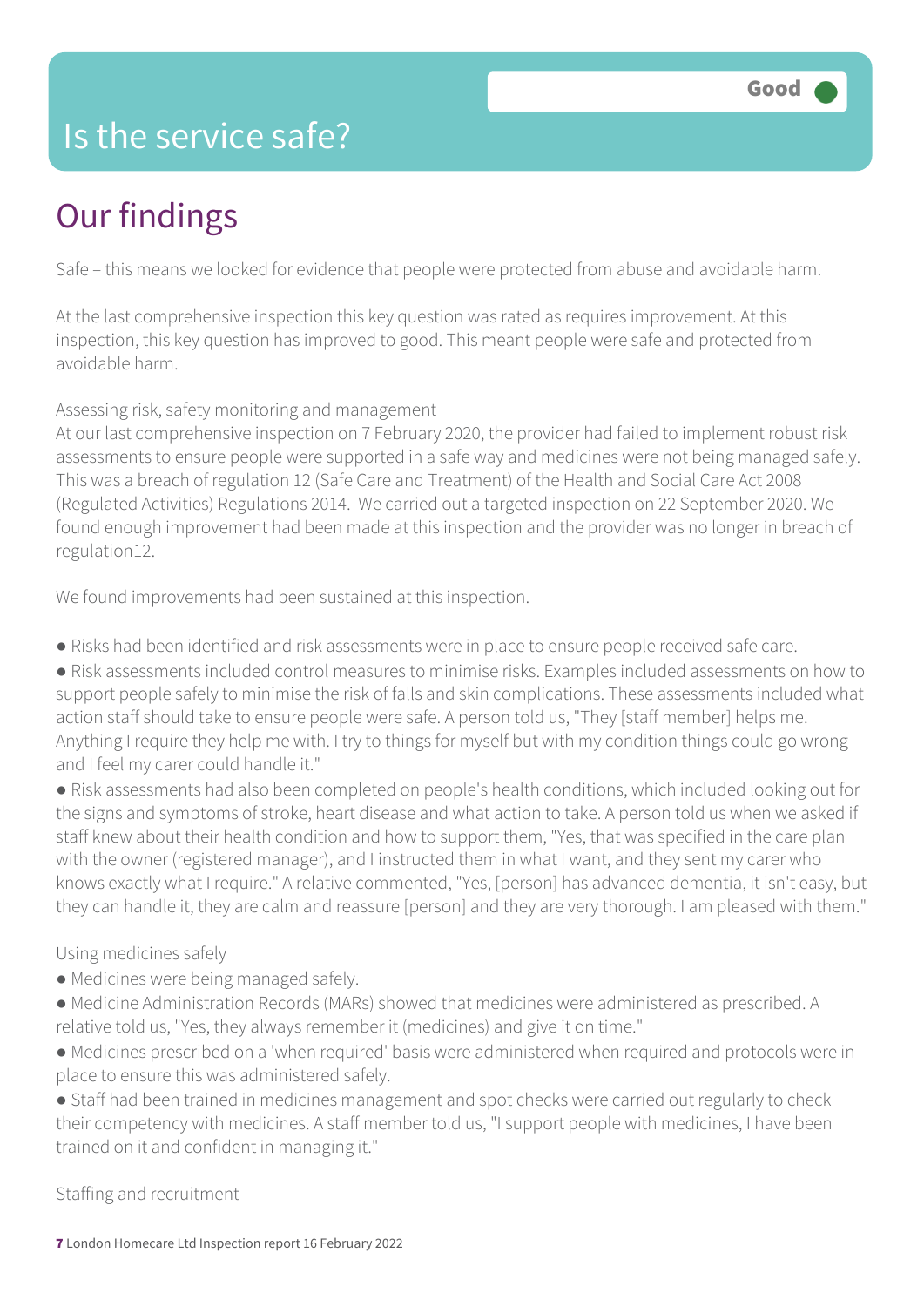At our last inspection on 7 February 2020, the provider had failed to ensure robust recruitment procedures were being followed to ensure people received safe care from suitable staff. This was a breach of regulation 19 (Fit and proper persons) of the Health and Social Care Act 2008 (Regulated Activities) Regulations 2014. We carried out a targeted inspection on 22 September 2020. We found enough improvement had been made at this inspection and the provider was no longer in breach of regulation 19.

We found improvements had been sustained at this inspection.

● Records showed pre-employment checks, such as criminal record checks and obtaining proof of staff's identity had been carried out. References had been requested and received. This ensured staff were suitable to provide safe care to people.

● Systems were in place to minimise risks of late or missed calls. Staff were sent rotas in advance and were given time to travel between appointments to ensure missed and late calls were minimised. A staff member told us, "We are given enough time to travel. No, there has been no missed visits." A person told us, "Yes, they come on time."

● The service used a digital call monitoring system to identify if staff had supported people at scheduled times. Staff had to log on to the system to verify they had attended calls and were there for the duration of the call. A person told us, "[Staff member] is punctual. If they are going to be late, they contact me before to let me know and it is rare, they are late. They are the best carers I have ever had, I am pleased and delighted." A relative commented, "Yes, they are prompt."

Learning lessons when things go wrong

● There was a system in place to learn lessons following incidents.

● There had been no incidents or accidents since our last inspection. An incident and accident policy was in place and we saw the template that would be used if there were accidents or incidents. The registered manager told us if there were accidents or incidents, they would ensure they were analysed to learn from lessons.

Systems and processes to safeguard people from the risk of abuse

- People were protected from the risk of abuse. A person told us, "Yes (feels safe), [staff member] is professional and does exactly what I ask them to do. They are mature and knows what they are doing." A relative commented, "They are kind and caring with [person] and know what [person] wants.
- There were processes in place to minimise the risk of abuse. Staff had been trained in safeguarding and understood how to safeguard people from harm. A safeguarding and whistleblowing policy was in place.

Preventing and controlling infection

● Systems were in place to reduce the risk and spread of infection. Staff had received training on infection control.

● Risk assessments had been completed to prevent and minimise the spread of infections. This included control measures such as wearing Personal Protective Equipment (PPE) and included information on people that may be at risk. A person told us, "Yes, masks and when they do my bath, they wear aprons and masks and when they wash the dishes." A relative commented, "Yes, they wear gloves, masks and, aprons and always wash their hands."

● Staff confirmed they had access to PPE such as gloves and aprons. Information in care plans included that staff should wear PPE and sanitise their hands. A staff member told us, "I have been trained on infection control and we have enough PPE."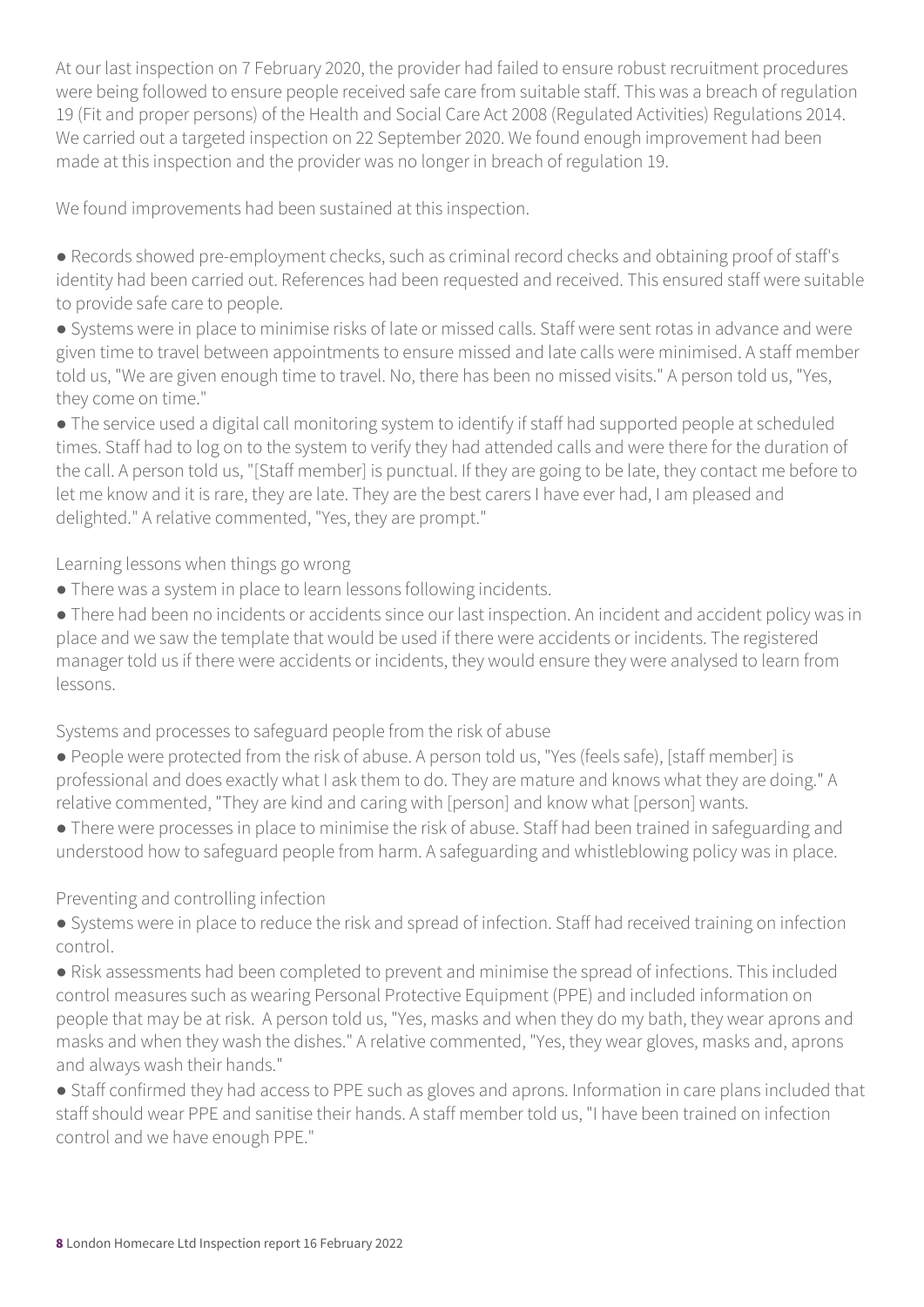### Is the service effective?

## Our findings

Effective – this means we looked for evidence that people's care, treatment and support achieved good outcomes and promoted a good quality of life, based on best available evidence.

At the last inspection, this key question was rated as requires improvement. At this inspection, this key question has improved to good. This meant that people's outcomes were consistently good.

#### Ensuring consent to care and treatment in line with law and guidance

The Mental Capacity Act 2005 (MCA) provides a legal framework for making particular decisions on behalf of people who may lack the mental capacity to do so for themselves. The Act requires that, as far as possible, people make their own decisions and are helped to do so when needed. When they lack mental capacity to take particular decisions, any made on their behalf must be in their best interests and as least restrictive as possible.

People can only be deprived of their liberty to receive care and treatment when this is in their best interests and legally authorised under the MCA. In care homes, and some hospitals, this is usually through MCA application procedures called the Deprivation of Liberty Safeguards (DoLS). We checked whether the service was working within the principles of the MCA.

At our last inspection on 7 February 2020 the provider had failed to ensure the principles of the Mental Capacity Act 2005 were being followed to ensure peoples legal rights were protected. This was a breach of regulation 11 (Need for consent) of the Health and Social Care Act 2008 (Regulated Activities) Regulations 2014. We carried out a targeted inspection on 22 September 2020. We found enough improvement had been made at this inspection and the provider was no longer in breach of regulation 11.

We found improvements had been sustained at this inspection.

● Staff were aware of the principles of the MCA and had received training in this area. Staff told us that they always requested people's consent before doing any tasks. A staff member commented, "For people, I always ask for consent before doing anything."

- Records showed that people's consent had been sought prior to receiving care from the service.
- The registered manager was aware of the procedures to follow should an MCA assessment be required. An MCA policy was in place.

#### Staff support: induction, training, skills and experience

At our last inspection on 7 February 2020, we made a recommendation for staff to receive regular supervision to ensure they were supported. At this inspection, we found improvements had been made.

- Regular supervisions and appraisals had been carried out. Staff told us they felt supported. A staff member said, "[Registered manager] is very strict but spot on. They are very supportive."
- Staff had been trained and supported to perform their roles effectively. A relative told us, "They have good understanding of the people they care for and they know how to deal with [person]."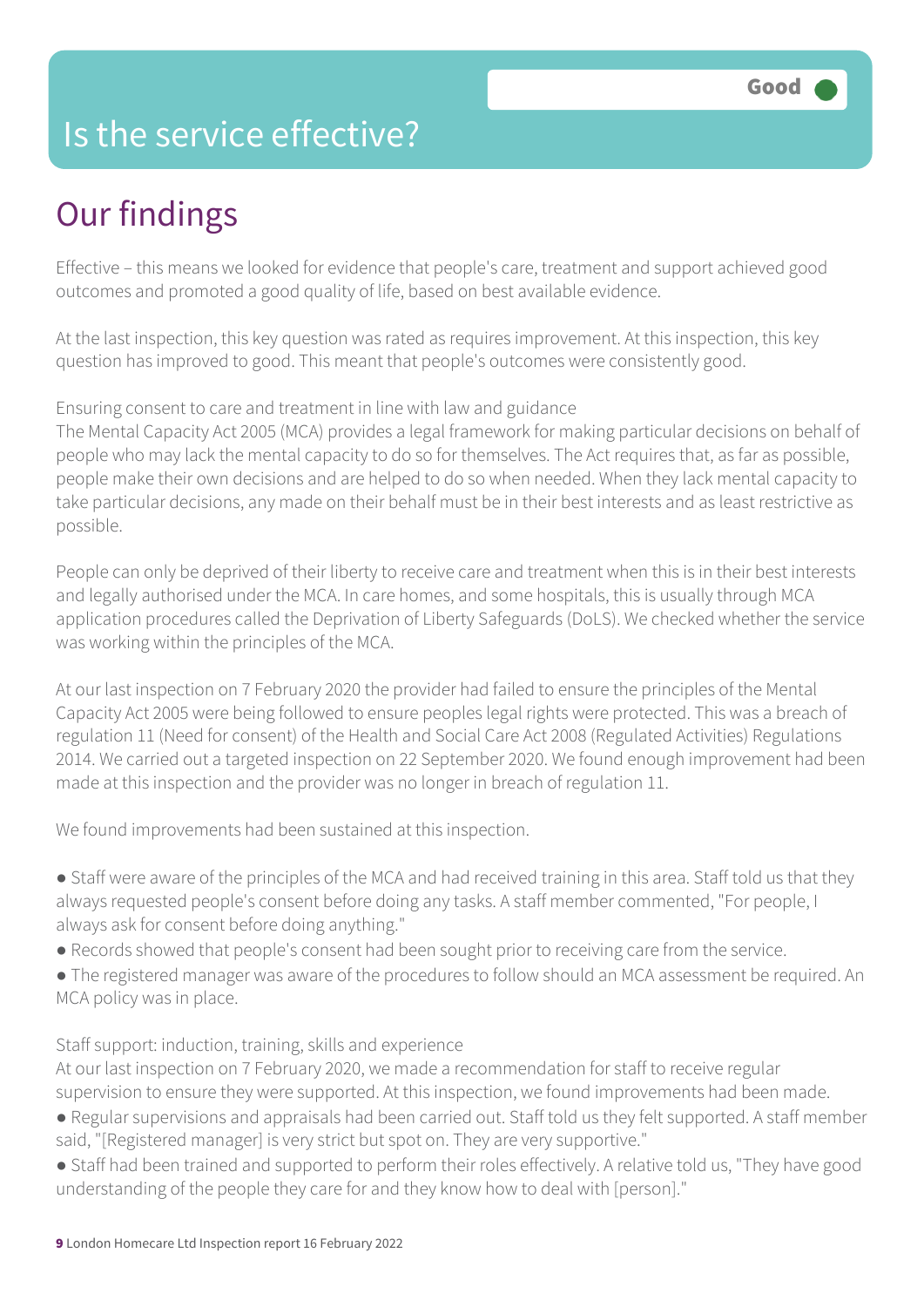● Staff had completed essential training and refresher courses to perform their roles effectively. Individual training matrix was in place, which ensured the registered manager had oversight of training and when refreshers were due. A staff member told us, "I got induction and training, it was very helpful."

Assessing people's needs and choices; delivering care in line with standards, guidance and the law

- Systems were in place to assess people's needs and choices.
- Pre-care assessments had been carried out to ensure the service was able to provide person-centred support to people.

● Regular reviews had been carried out with people to ensure people received support in accordance with their current circumstances. People were included as part of these reviews and decisions to ensure they received the care they wanted. A relative told us, "Yes, the manager comes over to discuss the plan with my [relative], they are hot on the trail." This meant that people's needs, and choices were being assessed comprehensively to achieve effective outcomes for their care.

Supporting people to eat and drink enough to maintain a balanced diet

- People were supported with meals and given choices.
- Care plans included information on supporting people with meals. A staff member commented, "Yes, we offer them choices and we have two different types of meals out so person can choose."
- Care plans included if people required support with their meals and included their preferences with meals.

Supporting people to live healthier lives, access healthcare services and support

- People were supported to access healthcare services when needed and staff knew what to do if people were not well.
- Oral healthcare plans were in place and included information on how to support people in this area.
- Care records included the contact details of people's GP, so staff could contact them if they had concerns about a person's health.
- Staff were able to tell us the signs to identify if people were unwell and what actions to take to report an emergency. A relative told us, "[Person] is quite robust but when [person] had pains in elbow, they [staff] were very caring they looked at it and gave painkillers and checked on [person]." Another relative commented, "They ask how [person] is, and they tell me if they think [person] is not right."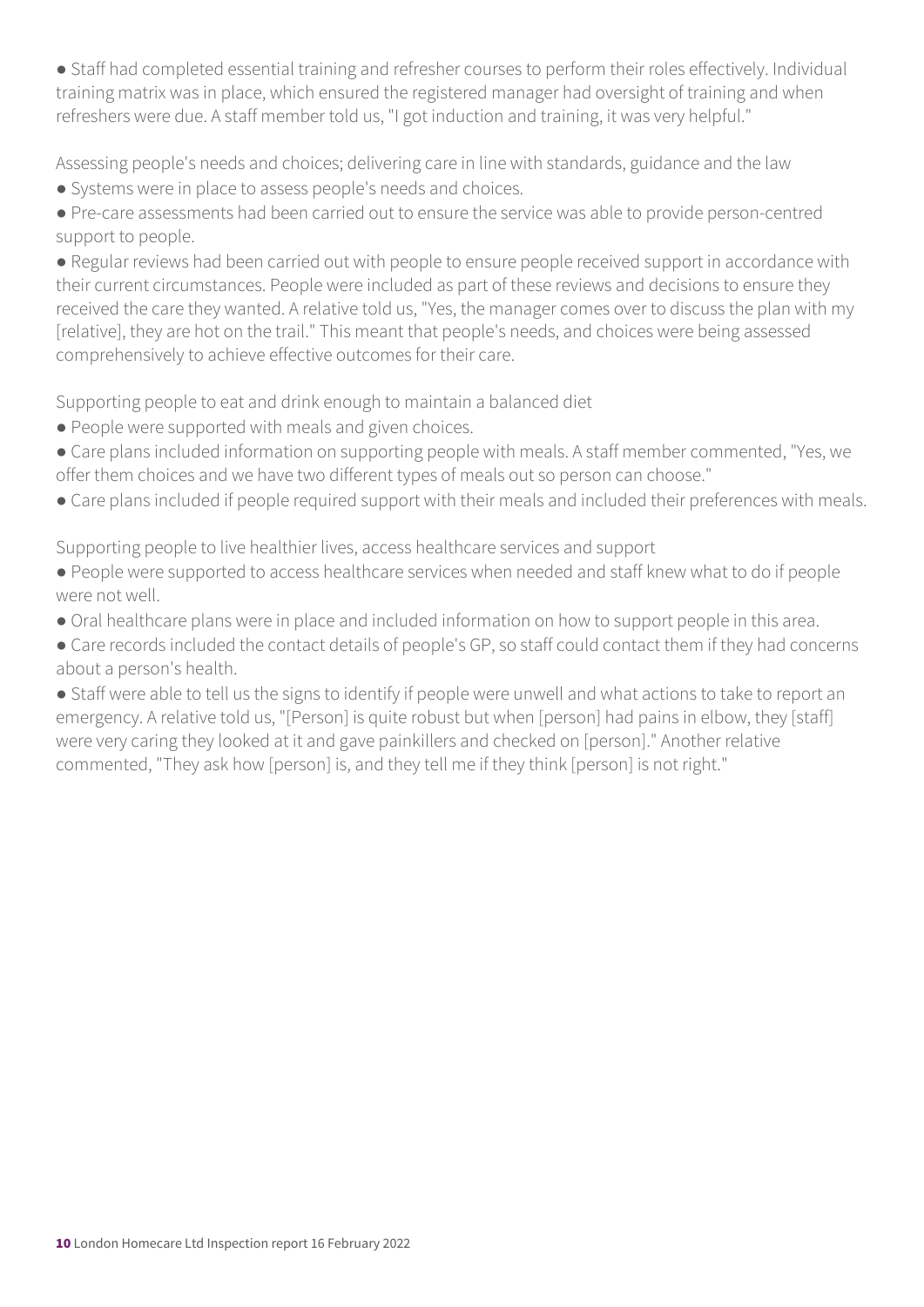### Is the service caring?

## Our findings

Caring – this means we looked for evidence that the service involved people and treated them with compassion, kindness, dignity and respect.

At the last comprehensive inspection, this key question was rated as requires improvement. At this inspection this key question has improved to good. This meant that people were supported and treated with dignity and respect; and involved as partners in their care.

Supporting people to express their views and be involved in making decisions about their care

● At our last inspection, we found people were not being involved on decisions about their care. During this inspection, records showed that people or relatives were involved in decisions about the care people would receive. People had signed their care plans and reviews to show they agreed with the support being provided to them. A person told us, when asked if they were involved in decisions about their care, "Yes, they did. That has been done. The manager of the company came down, they established what I needed, and they sent my carer, who does exactly what I need." A relative commented, "Yes, we discuss any issues. On the whole it runs very well, and the manager comes quite often, and we have discussions with them."

● Staff told us they always encouraged people to make decisions for themselves while being supported such as with dressing, mealtimes and personal care. A staff member told us, "As a carer, I have to let [people] know what I will be doing and what they want. I always include them in decisions."

Ensuring people are well treated and supported; equality and diversity

● People were treated with kindness and respect. A person told us, "[Staff member] fits the bill. They are a compassionate person." A relative told us, "They are kind and caring, they always acknowledge [person]. [Person] gets upset when washed, and they give [person] words of comfort and reassurance."

● People were protected from discrimination within the service. Staff understood that racism, homophobia, transphobia or ageism were forms of abuse. They told us people should not be discriminated against because of their race, gender, age and sexual orientation and all people were treated equally.

Respecting and promoting people's privacy, dignity and independence

● Staff told us that when providing support with personal care, it was done in private. A staff member told us, "I will make sure windows and doors are closed and when giving personal care, make sure to ensure privacy." A relative told us, "Yes, when they are providing personal care, they are in the room on their own. You can hear them talking gently as [person] has dementia and can get distressed."

• Staff gave us examples of how they maintained people's dignity and privacy, not just in relation to personal care but also in relation to sharing personal information. Staff understood that personal information should not be shared with others and that maintaining people's privacy when giving personal care was vital in protecting their dignity.

● Staff encouraged people to be independent. Care plans included information on how people can be supported to be independent such as supporting people to make meals or helping them to choose and dress themselves. A person told us, "I try to be independent but if anything happened my carer would bend over backwards to help me." A relative commented, "They encourage [person] as far as they can."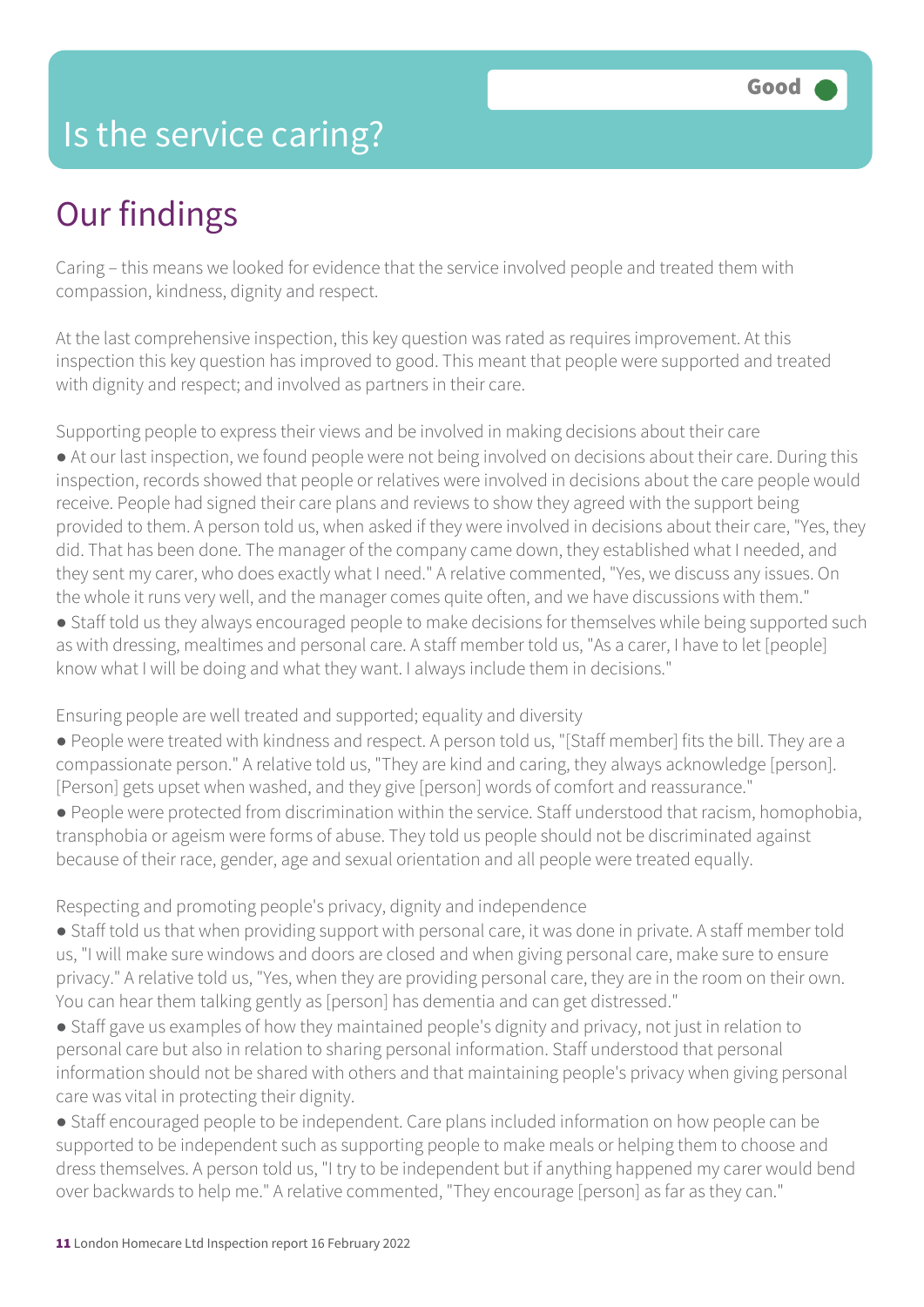### Is the service responsive?

## Our findings

Responsive – this means we looked for evidence that the service met people's needs.

At the last inspection, this key question was rated as requires improvement. At this inspection this key question has improved to good. This meant people's needs were met through good organisation and delivery.

Meeting people's communication needs

Since 2016 onwards all organisations that provide publicly funded adult social care are legally required to follow the Accessible Information Standard (AIS). The standard was introduced to make sure people are given information in a way they can understand. The standard applies to all people with a disability, impairment or sensory loss and in some circumstances to their carers.

During our last inspection on 7 February 2020, we made a recommendation for the service to follow best practise guidance on AIS as communication plans did not include information on how to communicate with people effectively. During this inspection, we found improvements had been made.

● People's ability to communicate was recorded in their communication care plan, to help ensure their communication needs were met. The plan included information on how to communicate with people effectively.

Planning personalised care to ensure people have choice and control and to meet their needs and preferences

- People received personalised support, which was in accordance with their preferences and choices. A person told us, "I decided what I wanted, and [staff member] does it." A relative commented, "Yes, [person] is incontinent and this is checked. [Person] is well dressed and as [person] doesn't move around, they make sure [person] is warm, slippers are on and the TV is on for [person].
- Care plans were person-centred and included information on how to support people such as with personal care. People were involved with planning their care and this was reviewed regularly to ensure people received personalised support.
- Staff told us they found the care plans helpful. A staff member told us, "They are very helpful on how to support people."

Improving care quality in response to complaints or concerns

- The service had a complaints procedure. We were told by the registered manager that no complaints had been received since the service registered with the CQC.
- The registered manager told us people were made aware of the complaints process and were aware of how to make complaints. Staff were able to tell us how to manage complaints.

End of Life care and support

● At the time of inspection the service did not support people with end of life care. An end of life policy was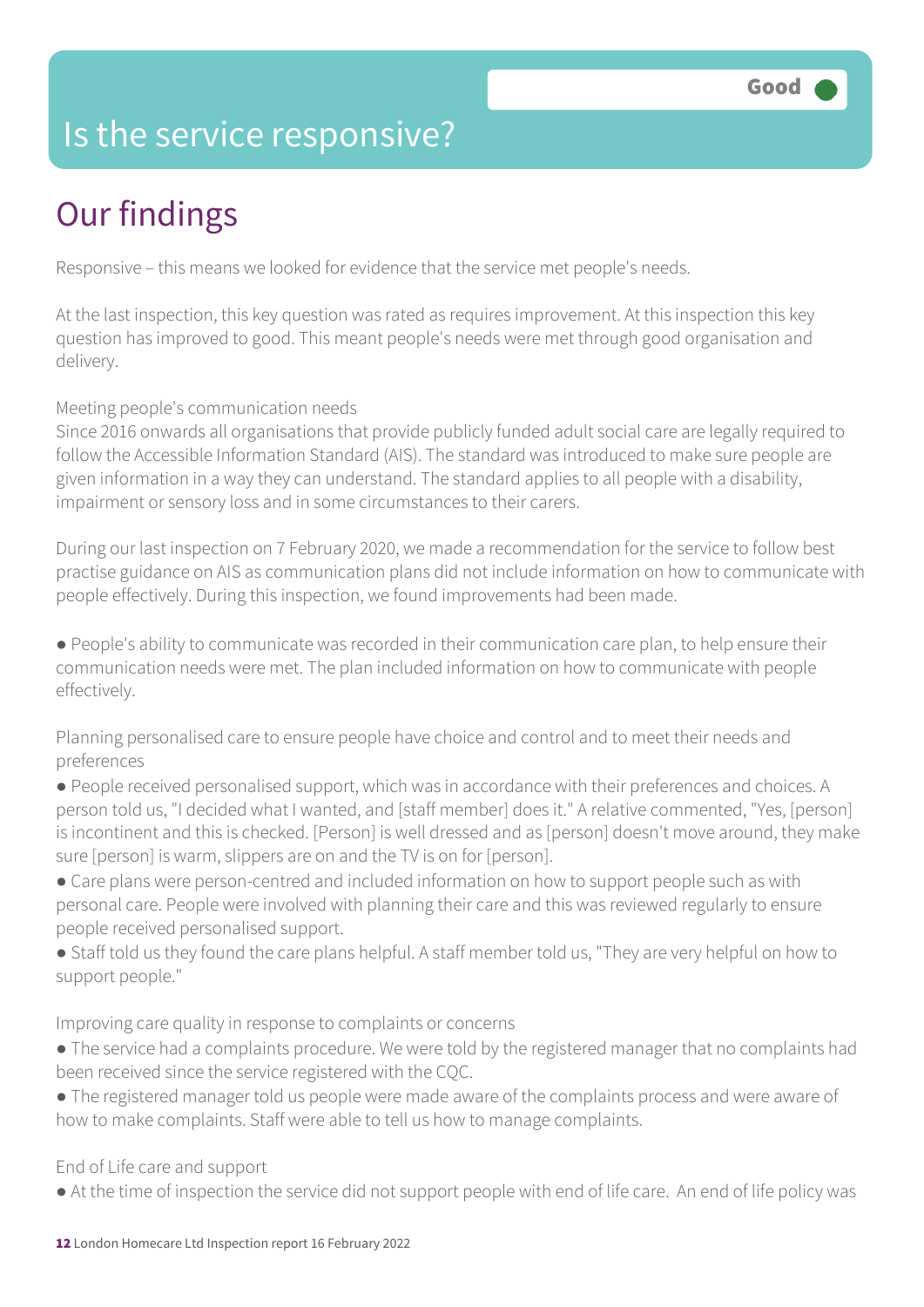in place and staff had been trained on end of life care. The registered manager told us they ensured a policy was in place and staff had been trained in this area so they were prepared should they support people in this area.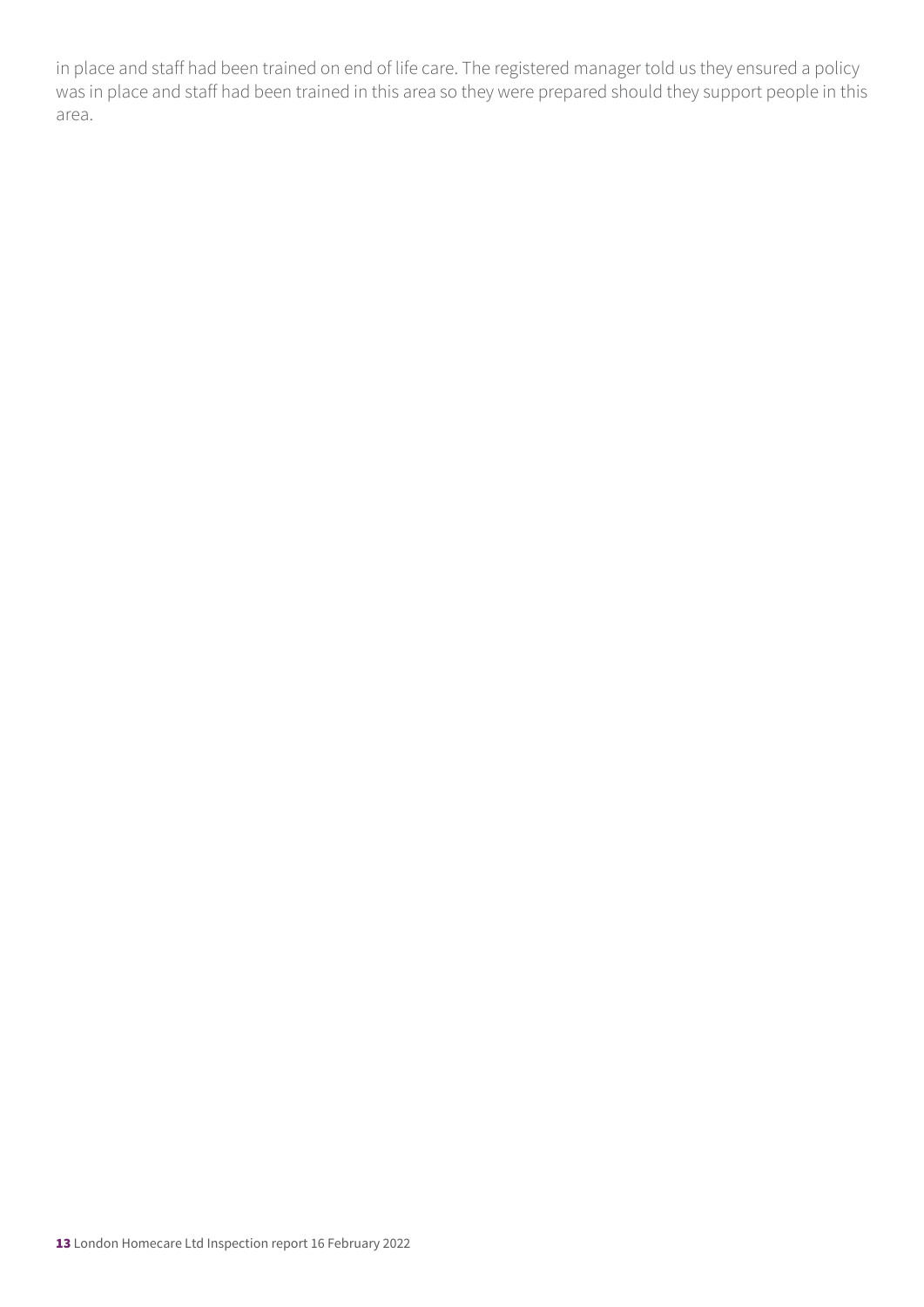### Is the service well-led?

## Our findings

Well-led – this means we looked for evidence that service leadership, management and governance assured high-quality, person-centred care; supported learning and innovation; and promoted an open, fair culture.

At the last comprehensive inspection, this key question was rated as Inadequate. At this inspection this key question has improved to Good. This meant the service was consistently managed and well-led. Leaders and the culture they created promoted high-quality, person-centred care.

At our last comprehensive inspection on 7 February 2020, we found service failed to ensure robust audit systems were in place to identify shortfalls and act on them to ensure people were safe at all times and maintain accurate records to ensure people received safe care. These issues were a breach of regulation 17 of the Health and Social Care Act 2008 (Regulated Activities) Regulations 2014. Following the inspection, we served a warning notice with a deadline for compliance. We then carried out a targeted inspection on 22 September 2020 to check if the service was compliant with the warning notice. We found enough improvements had been made and the provider was no longer in breach of regulation 17.

We found the improvements had been sustained at this inspection.

Promoting a positive culture that is person-centred, open, inclusive and empowering, which achieves good outcomes for people

● Systems were in place for quality assurance of the service. Audits were being carried out on care plans, risk assessments, medicine and staff files. The registered manager told us the audits helped the service to identify any shortfalls and take prompt action. We found improvements that had been made from our targeted inspection had been sustained.

● The improvements made since our comprehensive inspection ensured people received person-centred care, which achieved good outcomes. Care plans were person centred and people and relatives told us people received personalised care and were happy with the support they received. A relative told us, "Brilliant, the carers and the team are brilliant, with [persons] best interests at heart, they look after [person] well. The manager is good, helpful, kind, supportive and very patient. They visit quite a lot as part of the team we call the lovely ladies."

Engaging and involving people using the service, the public and staff, fully considering their equality characteristics

- Systems were in place to involve and engage with people and staff.
- Staff meetings were held to share information and seek feedback from staff. The meetings kept staff updated with any changes in the service and allowed them to discuss any issues or areas for improvement as a team.

● As part of spot checks, the management team also obtained feedback from people about the service and staff.

● People's beliefs and backgrounds were recorded and staff were aware of how to support people considering their equality characteristics.